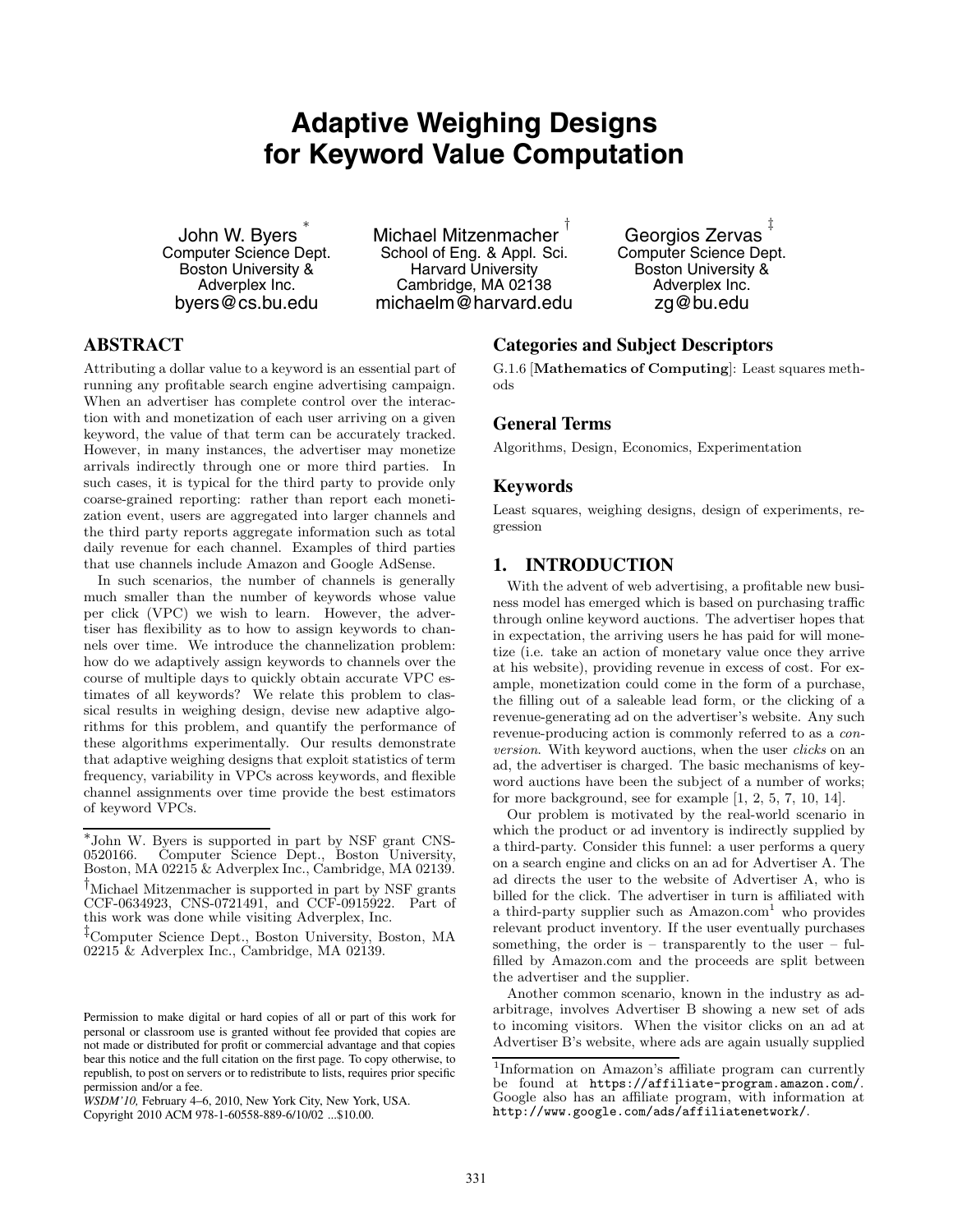by a third-party such as the Google and Yahoo Publisher Networks<sup>2</sup>, the advertiser receives some compensation. For more background on advertiser networks, see for example [4, 12]. While pure arbitrage of this sort often has negative connotations, there are many examples of sites that offer ads alongside additional beneficial information to the user and monetize traffic in this way.

In both of these cases it is essential for the profit-maximizing advertiser to determine how many visitors arrived on a given keyword, how often they converted, and what the aggregate value of conversions on each keyword was. The advertiser needs this information to calibrate keyword bids to run a profitable campaign.

Unfortunately, third-party associates are often unmotivated (or unable) to provide such complete data. In an extreme case the third-party may only supply the advertiser with an aggregate daily report listing the number of arrivals, the number of conversions, and their total value, with no breakdown by keyword. More commonly, the advertiser is given some flexibility: each visitor can be assigned to one of a limited number of *channels.* Then, the third party supplies the advertiser with a revenue report broken down by channel, typically on a daily basis. The motivation for providing channels is to allow the advertiser to measure the monetization potential of different pages on his site. Consider for example the case where the website is broken down into pages by product. Each page could be associated with a channel allowing the advertiser to know how well it performs. Channels can also be useful for multivariate testing. The website owner may wish to try various designs for his website and measure the performance of each to eventually select the best. This can be achieved by associating each design with a channel.

The number of channels available to an advertiser is commonly in the range of tens to hundreds. This is usually enough to support the motivations above, but not enough to measure the VPC of each keyword in a straightforward manner by mapping each keyword to its own channel on a daily basis, as the number of keywords in even a moderately sized ad campaign can dwarf the number of available channels.

Still, given the availability of channels, it is natural to ask how they can be used to efficiently obtain keyword-level estimates of VPC. An obvious solution is to use the channels over multiple days, assigning (or "weighing") one keyword per channel per day, until we get a sufficient number of measurements per keyword to make a suitable estimate of its VPC (or "weight").

We demonstrate that one can do much better than this naïve approach. A starting point can be found in classical results in experimental design, notably that initiated by Hotelling [9], that demonstrate the power of conducting carefully constructed weighings of groups of objects, or *weighing designs*, leading to systems of equations that can be solved for lower-variance estimates of individual object weights. Our work extends this to the notion of an *adaptive* design, where the results from previous weighings inform the subsequent weighing (channel assignment). We demonstrate that the power of adaptivity can be most effectively

harnessed in improving overall estimates when used in conjunction with keywords whose values and search frequencies are themselves highly variable, as is the case in the search advertising context.

# **2. PROBLEM STATEMENT, BACKGROUND, AND INTUITION**

# **2.1 Definitions and Notation**

We associate each keyword with two key attributes for the advertiser, a value per click (VPC), and a rate at which clicks arrive on this keyword. We model each of these attributes by a distribution:  $V_i$  is the distribution of keyword i's daily VPC, while  $C_i$  is the distribution of the number of daily received clicks on keyword i (where "day" should be thought to represent any appropriate time period). On day t keyword i receives  $c_{it} = C_i(t)$  clicks with a VPC of  $v_{it} = V_i(t)$ , where  $v_{it}$  is distributed as  $V_i$  and  $c_{it}$  is distributed as  $C_i$ . In this work we generally assume the distributions are stationary and the realizations of the random variables are independent across days and among all  $v_{it}$  and  $c_{it}$  values, although one can imagine more complex distribution models.

Generally we take  $V_i \sim N(\mu_i, \sigma_i^2)$  and  $C_i \sim N(\nu_i, \tau_i^2)$ ; that is, the distributions are taken to be normal. Again one could consider other models; we offer some justification below. Here the  $\mu_i, \nu_i, \sigma_i$ , and  $\tau_i$  can themselves be random variables, taken from some appropriate distribution.

In our examples we take  $\mu_i$  and  $\nu_i$  to be drawn from a heavy-tailed distribution. The motivation for using skewed distributions of this sort in advertising campaigns is that there are often a small number of keywords responsible for most of the traffic, and a small number of keywords that have quite large VPC. (Moreover, it is certainly not always the case that these are the same words!)

We assume that we have a set of  $n$  keywords whose VPCs we wish to estimate over  $d$  days using  $h$  available channels. We shall use the term *measurement* to denote the total value of a specific channel on a specific day. Therefore, after d days we will have conducted  $m = dh$  measurements. If  $j = th + k$ we define  $r_j$  to be the value of the measurement corresponding to channel k on day t. Furthermore, let  $H_j$  be the set of keywords assigned to channel  $k$  on day  $t$ . Recall that the assignment of keywords to channels can vary daily. It follows that  $r_j = \sum_i \mathbf{1}_{H_j(i)} c_{it} v_{it}$ . Here  $\mathbf{1}_{H_j(i)}$  is the indicator function whose value is one if keyword  $i$  is in measurement j and zero otherwise. Finally, let  $\hat{v}_{it}$  be our estimate of  $\mu_i$  on day t. Our objective is to come up with algorithms assigning keywords to channels over time to minimize the error in the estimates.

We emphasize that in practice we may have the added restriction that each keyword must appear in exactly one channel per day, so the keywords are partitioned over channels each day. The reason behind this is that partners attribute revenue-producing events to channels, and thus unassigned keywords are incapable of producing revenue. We assume that the advertiser wishes to maximize global total revenue over all keywords. We enforce this restriction for our proposed regression-based algorithms, but do not enforce this restriction on other methods, as it allows for stronger comparisons. (Note that we could always keep one spare channel and assign any otherwise unassigned keywords on that day to that channel; hence the loss in allowing this assump-

<sup>2</sup>Information on Yahoo's publisher network can currently be found at http://publisher.yahoo.com/, and information on Google's Adsense network can be found at https://www. google.com/adsense/login/en\_US/.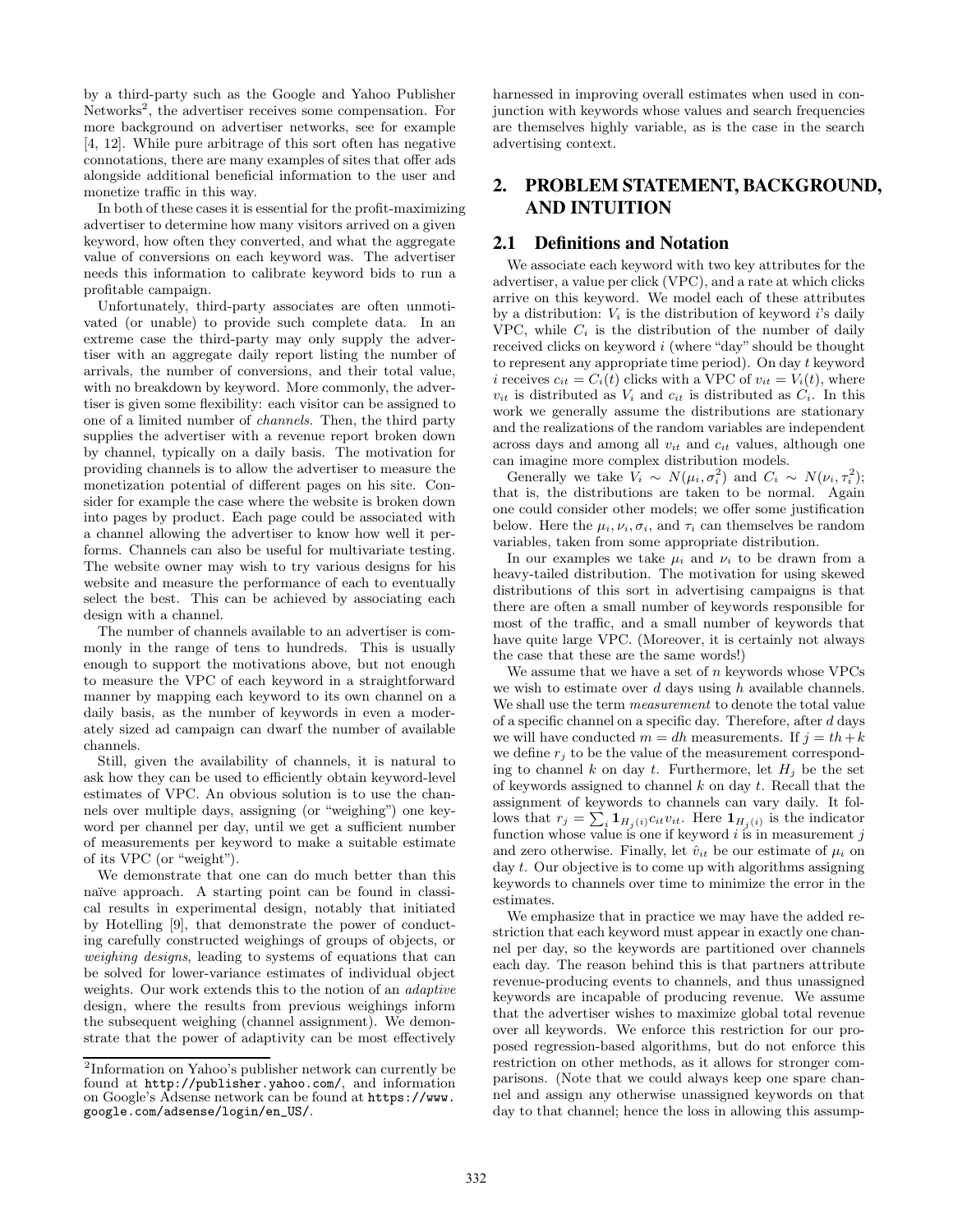tion is small.) Similarly, in some settings it could be possible to randomly split the traffic associated with a keyword over multiple channels, or to channelize traffic on attributes other than the keyword; we do not explore these possibilities in this paper, except again for some simple strategies we use as comparison points to our regression-based strategies. These variations in the model seem potentially interesting for future work.

We also require an objective function in order to evaluate various possible algorithms. The advertiser will use the VPC estimates he has obtained to calibrate his bids. Without loss of generality we will assume that he wishes to run his campaign at a 0% profit margin so ideally his cost per click for each keyword should be equal the keyword's true VPC. Moreover, we assume the advertiser wishes to maximize traffic at this break-even operating point. Consider an advertiser bidding on two keywords,  $K_1$  and  $K_2$ . On a given day, assume that the advertiser has overestimated the true VPC for  $K_1$  and underestimated the true VPC for  $K_2$ . The following day his bid on  $K_1$  will be too high and he will lose money in expectation. Conversely, on  $K_2$ , the advertiser is underbidding, and therefore could and should bid up to the true VPC of the keyword. Bidding up will allow the advertiser to acquire additional clicks at break-even or better. So we view underbidding as incurring an opportunity cost, overbidding as incurring a monetary cost, and both of these situations as undesirable.

An error metric which captures the adverse bottom-line effects of both over- and under-estimated VPCs is the root mean square error (RMSE) of the click-weighted values. The RMSE metric is commonly used in similar weighing problems [3, 8, 13], but our ideas could also be applied to other error metrics as well. We emphasize that here we require a *weighted* RMSE, to take into account the effect of the number of clicks on the value proposition to the advertiser. For our purposes, we choose the following form for the weighted version of the RMSE, which generalizes the standard unweighted variation:

DEFINITION 1 (RMSE). *The* root mean square error *(RMSE)* of a set of n *weighted estimates*  $v_1, \ldots, v_n$  *with respect to the ground truth*  $\mu_1, \ldots, \mu_n$  *and with weights*  $w_1, \ldots, w_n$ *is defined to be*  $\sqrt{1/n} \sum_i w_i^2 (\mu_i - v_i)^2$ 

Using our notation, the relevant RMSE relates the estimated values of keywords at day t to the actual underlying values, weighted by the true click frequency of the keyword:

$$
e_t = \sqrt{1/n \sum_i \nu_i^2 (\mu_i - \hat{v}_{it})^2}.
$$
 (1)

This quantity is in units of dollars, and in our context, offers a suitable proxy for optimizing bid values. Therefore, in the remainder of the paper, we focus on strategies to achieve the lowest click-weighted RMSE.

#### **2.2 Related Work: Design of Experiments**

Before continuing, it is worthwhile to put our problem in a larger context. Our problem is similar to others found in the statistical subarea of the design of experiments, and in particular the class of weighing problems, which have a long and rich history. (For extensive background, see for example [3, 13]). Our problem is most closely related to what is known as the spring balance problem, where foundational work was done by Yates [15], Hotelling [9], and Mood [11]. In the standard version of this problem, a number of items are to be weighed using a scale, where each weighing will have some associated error according to a fixed distribution over all weighings, and one wants to estimate the weight of each item. The key insight is that by grouping measurements together and solving the corresponding set of equations to estimate each variable, one can reduce the variance in the estimates over the simple technique of weighing each item separately. Readers of a more combinatorial bent will naturally associate these problems with the theory of block designs, and in particular balanced incomplete block designs (introduced by Yates [15]; see Chapter 1 of [13]). It is interesting to note that another class of problems, called chemical balance problems, which allow two sets of items to be weighed and their difference found, are closely connected to Hadamard matrices [3, 13, 11].

Despite this rich history of work connected to our problem, our formulation (and our approach) appears significantly different than previous formulations. Specifically, our problem has the following characteristics:

- Our measurements necessarily conflate two different random variables: the clicks over a time period and the VPC over that time period.
- In our setting, there is significant skew among the random variables, both among clicks and VPCs.
- The errors in our measurements are associated with the performance of each keyword, not with the overall measurement itself.
- We seek to minimize the error in total value, so the VPC of individual keywords in necessarily weighted by clicks.
- The scale of our problems appears larger than previous conventional problems.
- Most importantly, we have the power to adaptively change the choice of measurements on a regular basis; we do not have to set up a single design at the beginning of the process.

Because of these novel features, we view our work both as opening interesting mathematical directions for work in the design of experiments, while also connecting some ideas from this rich field to computational advertising.

# **2.3 Simple Examples and Intuition**

Before considering our specific problem setting, it is worth gaining some intuition by looking at some specific examples, starting with the historical literature. We suggest the following variation, described for example in [3]: suppose we have a spring scale, with seven objects  $a, b, c, d, e, f, g$  to weigh. The scale is such that the variance in the estimate is  $\sigma^2$ (regardless of the mean). One could weigh each object individually; using seven measurements, this gives a variance of  $\sigma^2$  in the estimate for each item. Alternatively, one could use seven weighings, of the following form:  $w_1 = a+c+e+q$ ,  $w_2 = b + c + f + g$ ,  $w_3 = d + e + f + g$ ,  $w_4 = a + b + e + f$ ,  $w_5 = b+c+d+e$ ,  $w_6 = a+c+d+f$ , and  $w_7 = a+b+d+g$ . This is actually an optimal system of weighings [11], and corresponds to a symmetric balanced incomplete block design, where each pair of elements are together in exactly two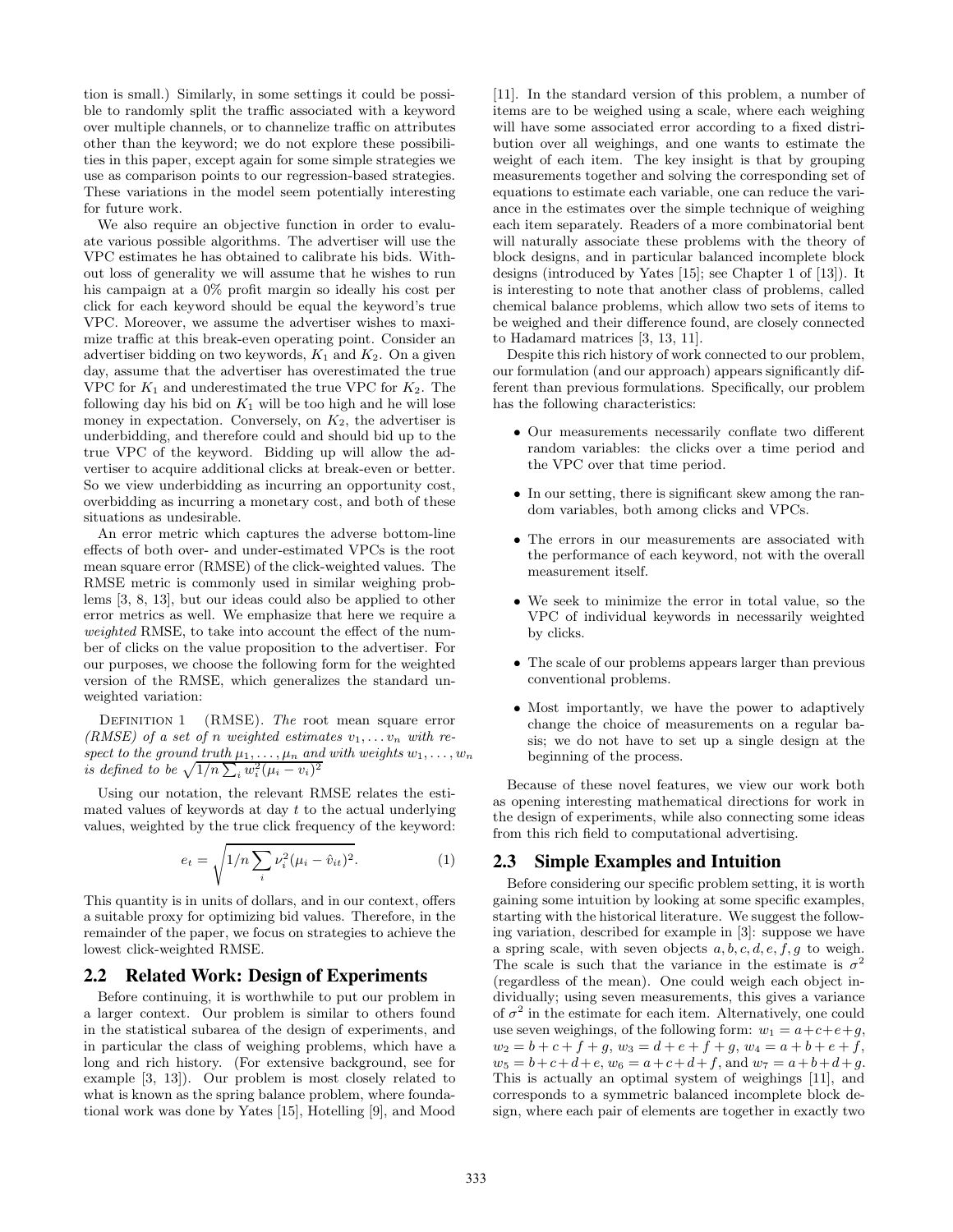weighings. The natural estimate  $\hat{a}$  for the weight of item  $a$ is then

$$
\hat{a} = (w_1 - w_2 - w_3 + w_4 - w_5 + w_6 - w_7)/4;
$$

that is, we add the weighings that include item  $a$  and subtract the others. The estimates are similar for the other items. If the measurements are independent with the same variance, then the estimate for each item has variance  $\frac{7\sigma^2}{16}$ instead of  $\sigma^2$  (because the variance of the sum is the sum of the variances, divided by the scale factor  $4^2$ ). By combining items in a single measurement, the variance in the estimators is substantially reduced.

Notice that if the variance in the measurement depended on the number of items in the measurement, as is the case in our problem, there would be no gain in this approach. (Indeed, in this example, the estimates would be worse.) However, we still expect that proper combining of measurements should lead to improved estimates in our setting. The reason here is the skew in the values and the clicks. Relative errors matter much more for keywords with high VPC, and absolute errors matter much more for keywords with high click volumes. Because of this, the payoff for having a larger number of measurements involving such keywords, even at the expense of additional noise from mixing them with keywords that contribute less significantly to the error, is likely to pay off over performing independent measurements for each keyword. Moreover, this intuition suggests that if we can adaptively mix keywords which are negatively impacting our error the most with keywords that are accurately estimated by our measurements, we should be able to improve overall estimates much faster.

The question that remains is under what settings we realize the benefits of combining measurements of keywords within a channel and using regression methods. The rest of the paper will focus on answering this question, including developing novel adaptive weighing methods that take into account previous measurements in deciding what keyword split to use on any given day.

#### **2.4 Additional Modeling Decisions**

In testing our approach, we had to make some key decisions regarding the model. We believe the problem of developing standard, appropriate models for keyword performance under general settings is interesting and worthy of further attention, beyond the scope of this work. We explain some of our choices here.

We chose for our test to use the normal distribution for the VPCs per day. To justify this choice, consider a specific keyword i that gets a large number of clicks over a day. The value corresponding to those clicks will depend on the actual number of conversion events that produce revenue.<sup>3</sup> If the conversion rate for that keyword is treated as a fixed probability  $p$ , then the number of conversions per day will be a

binomial random variable  $B(c_{it}, p)$ . When  $c_{it} p$  is sufficiently large, the number of conversions is approximately normal; if the value per conversion is fixed, then the value per click will be approximately normal as well. More generally, even if the value per conversion varies (say, according to a fixed probability distribution over values), the value per click will be approximately normal as well.

We acknowledge that in many regimes the value may be better represented by other distributions; for example, when p is small (on the order of  $1/c_{it}$ ), then the number of conversions may be better modeled by a Poisson distribution. Additional experiments we have performed suggest that at a high level our results do not depend on the assumption of the normal distribution, but our suggested algorithms would have to be further tested for specific cases.

A further design decision to consider regards the distribution of clicks by day. While in our experiments, we draw from a real-valued distribution, technically, the number of clicks per keyword should be non-negative integers. At first blush, using a real-valued distribution may seem to make little difference, but in fact, keywords that receive a fractional click, as opposed to no clicks, are highly significant. For example, if we employ a strategy that gives a keyword its own dedicated channel, and there are 0 clicks for that keyword on a day, we have learned nothing about the value for that keyword. If we instead simulate a fraction of a click as simply a weight within the formulas, we do obtain information. Therefore, we have adopted the following randomized rounding approach to ensure that  $x$ , the number of clicks for a given keyword, is integral: for negative  $x$  (rare), round x up to zero. For positive x, round x up to  $\lceil x \rceil$  with probability  $x - |x|$ , and down to |x| otherwise.

# **3. A VPC ESTIMATION ALGORITHM**

So far we have established the desirable properties of any VPC learning algorithm but we have yet to describe how this estimation process works. Before we do so, we review the information at hand. At the conclusion of each day t the advertiser has the following information:

- The number of paid clicks  $c_{it}$  on each keyword i that the advertiser actually received on day t.
- For every channel  $k$ , a third-party report of its daily total revenue  $r_j$  (recall that  $j = th + k$ .)
- A record of  $H_i$ , the keywords assigned daily to each channel.

Depending on whether we assign just one or multiple keywords per measurement we can use one of the following two methods to compute keyword VPCs.

# **3.1 One Keyword per Measurement: Weighted Averages**

If we were to assign a single keyword per measurement we could arrive at a VPC estimate for that keyword by simply dividing the total value earned by a keyword with the total number of clicks it has received so far. Since each keyword appears in each measurement by itself we know for a fact that any value associated with the corresponding channel can be attributed to that specific keyword. Using our

<sup>3</sup>In practice, it is often possible for the advertiser to segment the inbound users into two categories: those users who definitely did not monetize via a third-party, having never clicked on an outbound link; and those who did click out and may have monetized. In such a setting, all inbound clicks known not to have monetized can be assigned a value of zero, and thus weighings can focus on valuing the remaining clicks. For simplicity, we ignore this consideration; it would not change our resulting analyses, assuming that daily VPCs could be still be modeled as normal random variables as we do in our experiments.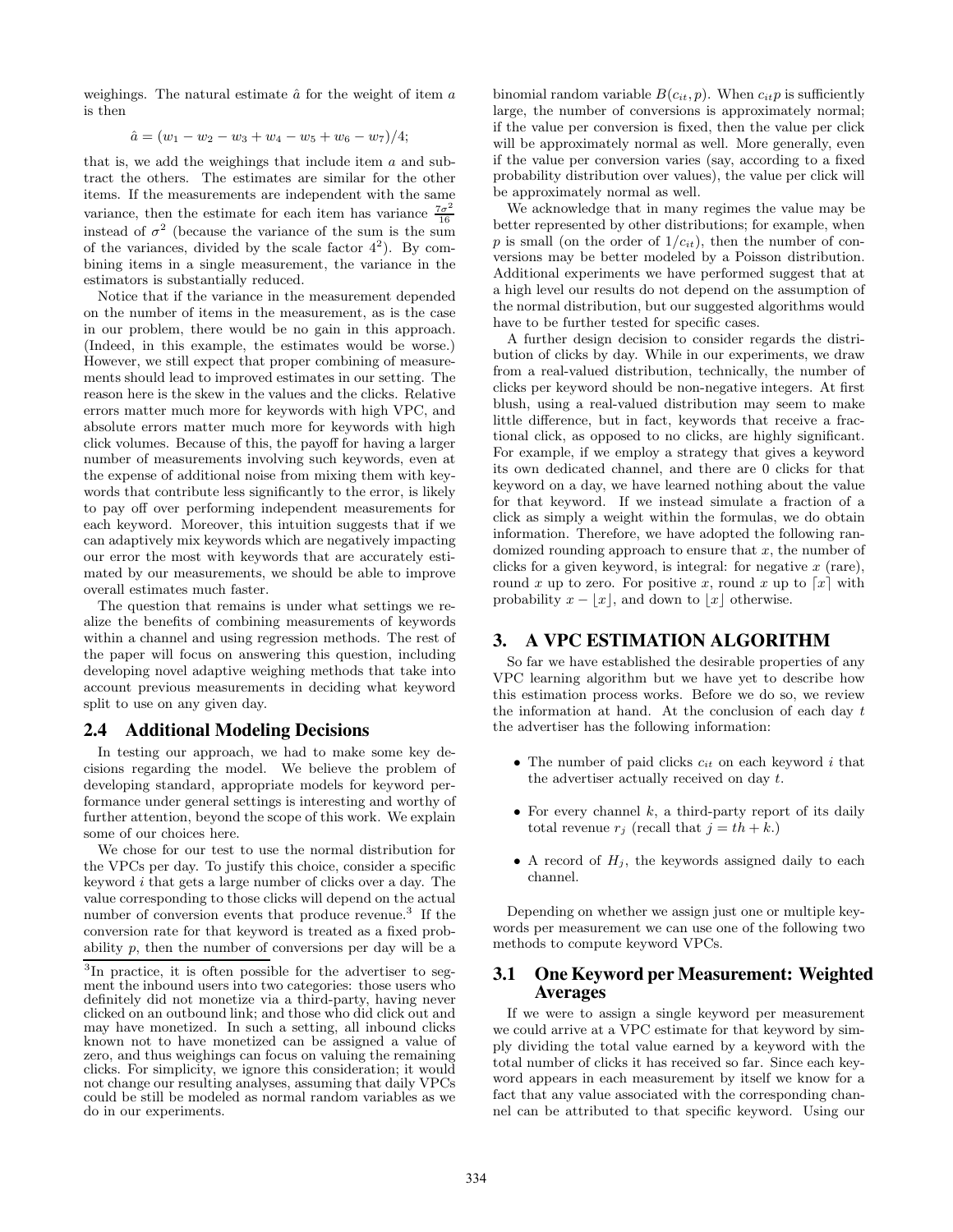|                  | <b>Weighted Averages</b> | Linear Regression               |
|------------------|--------------------------|---------------------------------|
| <b>Oblivious</b> | ROUND-ROBIN              | $REGULAR-p$<br>$REGULAR-p-FGLS$ |
| Adaptive         | ADAPTIVE-1               | ADAPTIVE-OLS<br>ADAPTIVE-FGLS   |

**Table 1: A taxonomy of the strategies we employ to solve the channelization problem.**

notation the VPC for keyword  $i$  on day  $t'$  would then be:

$$
\hat{v}_{it} = \frac{\sum_{j} \mathbf{1}_{H_j(i)} r_j}{\sum_{t=1}^{t'} c_{it}}
$$

Observe that this is a more efficient estimator than taking the average of daily computed VPCs even though both will eventually converge to the same answer.

# **3.2 Multiple Keywords per Measurement: Linear Regression**

By assigning multiple keywords per channel and varying the assignments over time, the advertiser will eventually end up with an overdetermined system of equations that can be solved using a linear least squares method. The model that the linear regression has to estimate is the following:

 $\mathbf{r} = \mathbf{C}\mathbf{v} + \epsilon$ 

The dependent variables of the model constitute the vector **r**, an  $(m \times 1)$  vector of measurements. The independent variables are contained in  $C$ , an  $(m \times n)$  matrix of clicks. The vector **v** is an  $(n \times 1)$  vector of VPC estimators and  $\epsilon$ is a vector of errors. Once enough measurements have been collected so that the system of equations is overdetermined, i.e., the rank of  $C$  is greater than  $n$ , we can apply a leastsquares fit to obtain the unique solution which minimizes the sum of squared residuals  $\sum_j (r_j - f(c_t, \hat{v}))^2$  where  $f(c_t, \hat{v}) =$  $\sum_i \hat{v}_{it} c_{it}.$ 

The question which naturally arises in this context is: to what extent can we exploit our freedom to assign keywords to channels to minimize RMSE? The following subsections develop the strategies we employ in detail.

#### **3.3 Strategies**

There are two main classes of strategies for the assignment problem that we consider. *Oblivious* strategies are those in which we compute a fixed, static assignment schedule *a priori* and execute it daily, gathering measurements along the way. On the other hand, *adaptive* strategies dynamically compute an assignment schedule for time period t based on the previous schedule and on the results of measurements up through time  $t-1$ . Furthermore, depending on whether they assign single or multiple keywords per channel the strategies are broken down in those that use weighted averages to obtain VPC estimates and those that employ regression. Table 1 provides a taxonomy. The specifics of the strategies we consider are detailed below.

#### *3.3.1 Basic oblivious strategies*

**Round-Robin:** we simply run through the keywords in round-robin order assigning one keyword per channel per day.

**Regular-** $p$ **: an oblivious strategy that attempts to take**  $p$ measurements per keyword per day. For example if  $p = 2$  then each keyword appears in exactly two channels per day. The channels to which the keyword is assigned are selected uniformly at random (without replacement) from the set of available channels. Note that when  $p > 1$  we violate the restriction that each keyword appears in only one channel per day; we therefore employ such schemes only as comparison points. We also point out that instead of using randomization, we could have instead used deterministic designs from the theory of weighing designs [13]. However, such designs are somewhat complicated, and patterns for optimal deterministic designs are not known for all general parameters. Employing randomization appears to give up very little while simplifying the program for the strategy greatly.

#### *3.3.2 Basic adaptive strategies*

Our adaptive strategies are built on the observation that certain keywords are much more important to measure (and isolate) than others. For example, when a small number of keywords dominate the click distribution, we devote individual channels to those keywords to accurately measure their values. To motivate the first such strategy, we begin with a definition.

Definition 2 (Perceived Error). *The* perceived error *of a keyword is the width of the* a*'th confidence interval around the mean of its VPC measurements, as computed by*  $t(a, N-1) * s/\sqrt{N}$ , where  $t(a, N-1)$  *is the critical value of the* T *distribution for* N − 1 *degrees of freedom,* a *is the confidence (e.g.,* a = 0.95 *for the 95% confidence interval), s is the sample VPC standard deviation and*  $N \geq 2$  *is the number of measurements for the keyword.*

This leads us to define an adaptive algorithm similar to the round-robin algorithm, except with priorities based on the perceived error.

**Adaptive-1:** an adaptive strategy that first orders all keywords by  $Err(i, t) * \text{clicks}(i, t)$ , where  $Err(i, t)$  is the computed perceived error for keyword i through time  $t-1$  at confidence 0.95, and clicks $(i, t)$  is the average daily number of clicks for the keyword up through time  $t-1$ . The h channels then take isolated measurements of the h top-ranked keywords.

Our remaining and most advanced adaptive strategies draw from weighing designs, whereby we pack all keywords into channels, but do so adaptively and do so in order to maximize the amount of new click-weighted information that we can infer about keyword values from a given set of measurements. The two remaining approaches both start by packing keywords into channels while keeping the expected total value of each of the h measurements as even as possible. That is, we sort the keywords according to the product  $\hat{v}_{it}$  \* clicks $(i, t)$ , where  $\hat{v}_{it}$  is the current estimate of the VPC, and again clicks $(i, t)$  is the average daily number of clicks for the keyword. We greedily pack the keywords in decreasing order into h bins, representing the channels for use the next day. We note that decreasing order is generally known to give better performance for greedy packing algorithms [6]. Experiments with various greedy packing strategies (least full, first fit, and best fit) did not yield significant differences, so we chose the simplest and best-performing: least full. Least full also has the intuitively beneficial property that the  $h$ keywords with the largest product are necessarily placed in separate bins.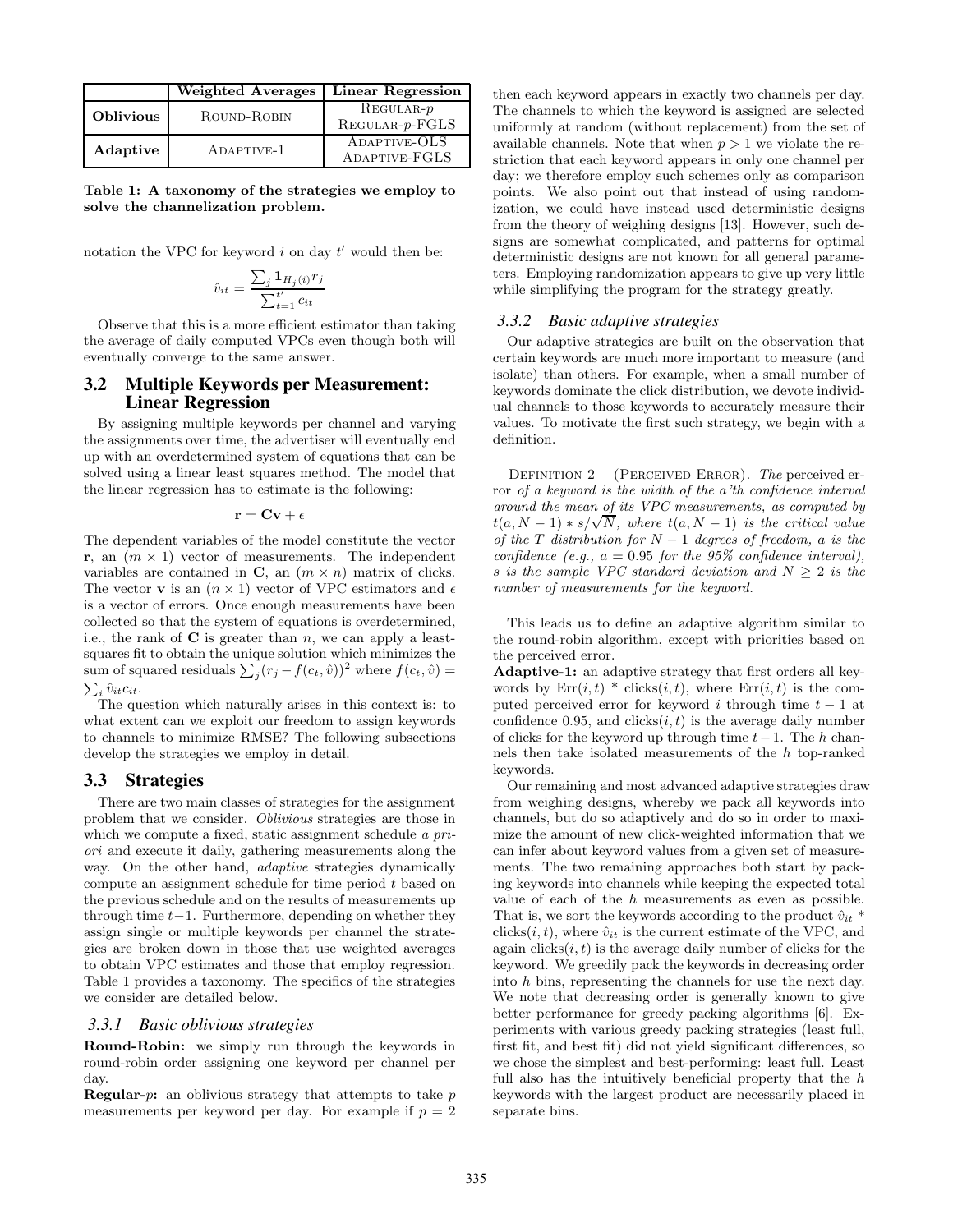Adaptive-OLS: The ADAPTIVE-OLS strategy starts off mimicking the Regular-1 strategy, by placing each keyword in a single channel each day. This continues until we end up with an overdetermined system of equations which we solve using Ordinary Least Squares (OLS) (see, e.g., [8]). The key point of the adaptive strategy is that we then use those VPC estimates to inform our assignments of keywords to channels the following day as stated above.

#### *3.3.3 Handling heteroskedasticity*

Our final two methods differ from the previous in the way they employ least-squares estimation to compute residual values. Ordinary least squares estimation relies on an assumption of *homoskedasticity*, which means that the error in each of the measurements should have the same variance. In our case this assumption is clearly violated, since the variance in the measurement's error depends not only on the number of keywords packed into that measurement but also the variances in VPC values and numbers of measured clicks across keywords. Both of these latter terms can vary significantly.

Feasible Generalized Least Squares (FGLS) (again, see e.g. [8]) is a standard statistical cure for heteroskedasticity which we employ. Intuitively what we wish to achieve is to discount the measurements (equations) that might contain significant error so that the regression does no try to overfit them. To achieve that we use a two-step approach. First, we run OLS as above and compute the residuals associated with each equation. We then reweigh the equations dividing them by the square root of their corresponding residuals and run OLS a second time. Effectively, we are using the residual associated with each measurement (equation) as an estimate of the variance of its error. More sophisticated statistical techniques for estimating the variances of measurement errors do exist [8], but we have not investigated them within the current scope of our work.

Adaptive-FGLS: The ADAPTIVE-FGLS strategy is identical to Adaptive-OLS except for the use of FGLS to correct for heteroskedasticity.

We emphasize that asymptotically both OLS and FGLS will provide the same correct answers, but FGLS converges to the final answer more quickly, as we confirm empirically.

We point that once we have introduced the possibility of handling heteroskedasticity, it makes sense to consider using FGLS in the context of oblivious strategies as well. Hence we also suggest the following variation of REGULAR- $p$ :

**Regular-***p*-**FGLS:** This strategy is identical to REGULAR-*p* except for the use of FGLS to correct for heteroskedasticity.

Again, we note that  $\text{RecULAR-}p$  itself does provide unbiased estimates of the keyword VPCs, but will not converge as quickly to the actual VPCs when the homoskedasticity assumption is violated.

### **4. EXPERIMENTAL RESULTS**

Broadly speaking, there are two orthogonal axes along which our VPC estimation algorithms can be classified: adaptive versus oblivious; and algorithms which primarily employ measurements of single keywords as opposed to those which primarily employ *composite* measurements, i.e. placing multiple keywords in each channel. In our experimental section we explore this strategy space to elucidate the relative merits of each technique.

As a baseline, we selected the following choice of parame-



**Figure 1: RMSE convergence of single keyword per channel strategies.**

ters as our default setting, with our primary considerations being the realism of the settings and the feasibility of conducting simulations. We recognize that the experiments depicted here provide a glimpse into only a portion of a vast set of possible settings; based on a much larger set of experiments we conducted, we believe our findings to be representative of a broader range of settings.

- 500 keywords and 10 channels.
- VPC and click means were sampled from a  $\text{Zipf}(1.8)$ distribution.
- The variance of the VPC normal variables was set to two times their mean while the variance of the click normal variables was set to a quarter of their respective means.
- The plots display the average performance over ten runs of each experiment.

# **4.1 Adaptive vs Oblivious: The one keyword per channel case**

We begin our discussion by quantifying and explaining the effects of adaptivity on simple weighted average-based algorithms by comparing ADAPTIVE-1 with ROUND-ROBIN. Both algorithms assign a single keyword to each channel every day, but the former attempts to concentrate measurements on keywords with uncertain current estimates and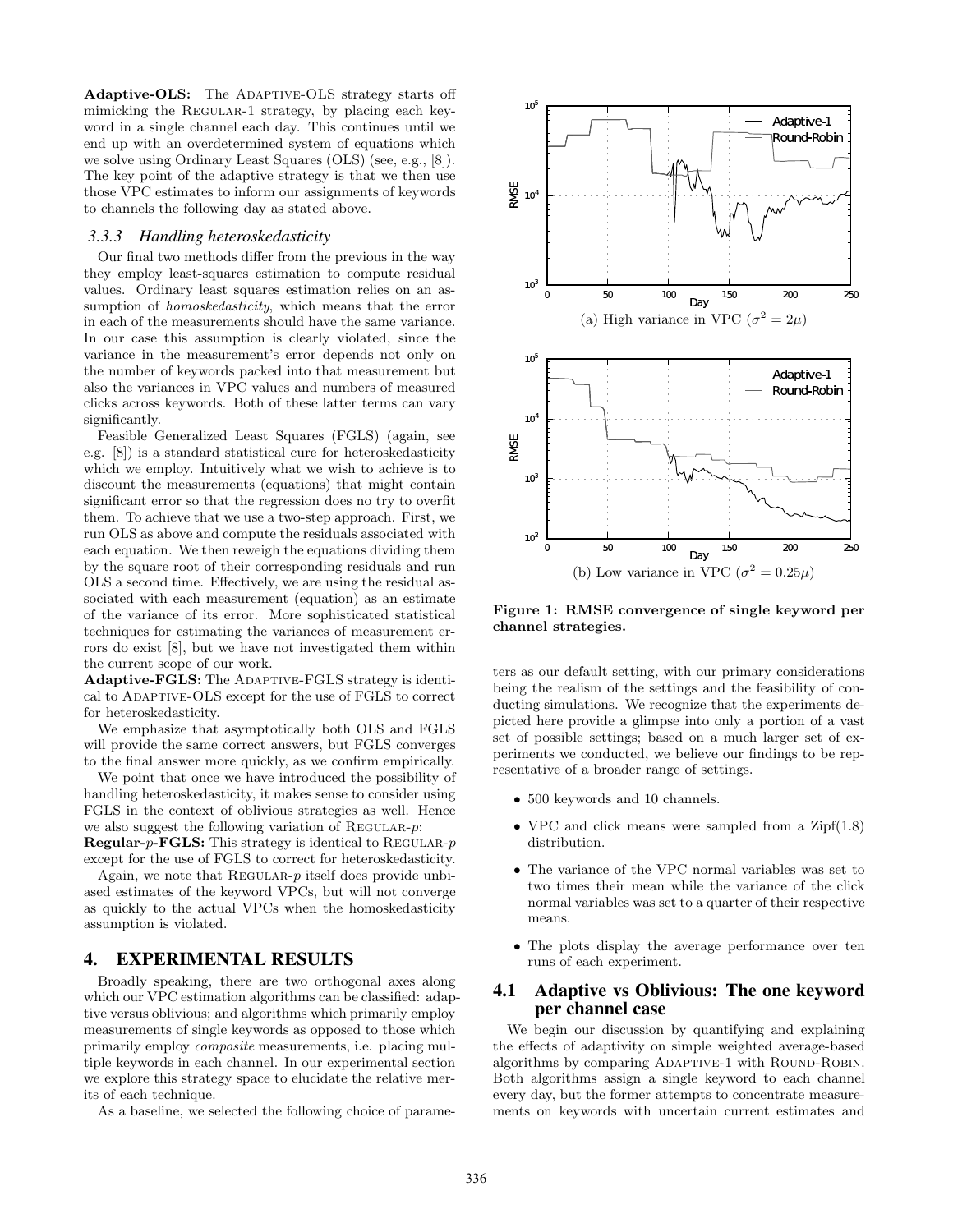large potential click-weighted value and improve these estimates as early on as possible. In order to do so it begins by taking at least two measurements per keyword so that it can compute a perceived error for each. A comparison between these two basic approaches is depicted in Figure 1. As with all our subsequent plots, time appears on the x-axis, and the daily RMSE (as defined in Equation 1) is plotted on log-scale on the y-axis. The tradeoffs associated with adaptivity are clearly depicted in this plot. After day 100, Adaptive-1 has enough information to calculate perceived errors and can focus its measurement efforts on keywords with large uncertainties in the current VPC estimates. In contrast, ROUND-ROBIN continues in a round-robin fashion, which fails to reduce the RMSE significantly.

Even though Adaptive-1 outperforms its non-adaptive counterpart, it has some of the same limitations. First, the time overhead of gathering measurements to compute perceived errors is significant. In fact, to take the initial two measurements per keyword it needs to compute perceived errors ADAPTIVE-1 follows the same schedule as ROUND-ROBIN for the first 100 days, explaining their identical performance during that period. Ideally one would hope to exploit adaptivity earlier in the process — especially as the keyword-to-channel ratio increases.

Second, neither strategy exhibits a desirable monotonic decrease in RMSE over time in the presence of high variance in daily VPC measurements, as can be seen by the wide oscillations in RMSE in Figure 1(a). When the variance in VPC is much lower, as shown in Figure 1(b), convergence becomes smoother. Of course, lower variance can also be realized in the former scenario by conducting more measurements, and thus in both cases given enough time and enough measurements both strategies will converge to the same, correct answers.

Third, we reiterate a previously mentioned shortcoming common to any strategy that places only a single keyword on some channels: should such a keyword receive no clicks on that day, then that measurement yields no information. Even though ROUND-ROBIN is much more susceptible to this problem, Adaptive-1 may also attempt to measure keywords that receive no clicks but have high VPCs. In practice, large-scale advertising campaigns that attempt to mine rare keywords within the long tail of possible search terms may include many terms that will likely not obtain a click on any given day. In our particular setting we varied  $\tau^2$ , the variance of the normal distribution from which click frequencies are sampled. For the smaller setting, where  $\tau^2$  was  $1/4$  the mean, on average about 6% of our measurements yielded zero clicks, while when  $\tau^2$  was set to half the mean, that quantity rose to about 12%.

Lastly, we mention a shortcoming particular to our current implementation of ADAPTIVE-1. Recall that at least two measurements per keyword are required to compute a perceived error. To get these, Adaptive-1 devotes the first  $2n/h$  days measuring keywords individually in a round-robin fashion. But what happens should either or both of these measurements receive zero clicks? In the former case the VPC estimate of the keyword will equal that of the successful measurement, and in the latter case the VPC estimate will be zero (which is our prior for all VPCs). Moreover, in our implementation these keywords will then not participate in the adaptive phase of our algorithm, as they have no perceived error. Fortunately, we confirmed experimentally that

this effect is minimal, as estimation errors on these tail keywords rarely contribute significantly to the RMSE. Similar experiments with different rounding so that each keyword receives at least one click do not significantly change the results.

#### **4.2 Adaptive vs Oblivious: The composite measurement case**

We similarly consider the benefits of adaptivity when using schemes that conduct composite measurements that combine several keywords in a channel each day, coupled with daily regression-based valuation. Our regression-based methods are compared in Figure 2. In particular we compare two oblivious methods, Regular-1 and Regular-5, with Adaptive-OLS. The most immediate improvement common to all regression-based techniques is that the RMSE is nearly monotonically decreasing with respect to elapsed time.



Figure 2: REGULAR-p **vs** ADAPTIVE-OLS: using regres**sion to combine adaptivity with multiple keywords per channel.**

As for the relative performance of the adaptive methods against the oblivious ones, the answer is similar to that of the single keyword case: adaptivity results in significant gains almost approaching an order of magnitude in RMSE improvement. A final observation is that placing a keyword in more channels per day as is the case with REGULAR-5 does not yield any improvement as compared with placing each keyword in a single channel. Indeed, the two curves are essentially indistinguishable on the logscale plot. The point is that it is not simply more measurements including a keyword that makes a difference; placing each keyword in five channels per day increases the number of variables per equation by a factor of five as well, increasing the noise and offering no gain.

#### *4.2.1 Accounting for heteroskedasticity*

As we have mentioned earlier, Ordinary Least Squares does not provide the fastest converging VPC estimates, because of the problem of heteroskedasticity (unequal variances of the errors in our measurements). The substantial gains provided by using Feasible Generalized Least Squares with the method labeled ADAPTIVE-FGLS can be seen in Figure 3(a). It is also worth highlighting that in a setting where the measurement error is larger, the benefits of using FGLS can become even more pronounced.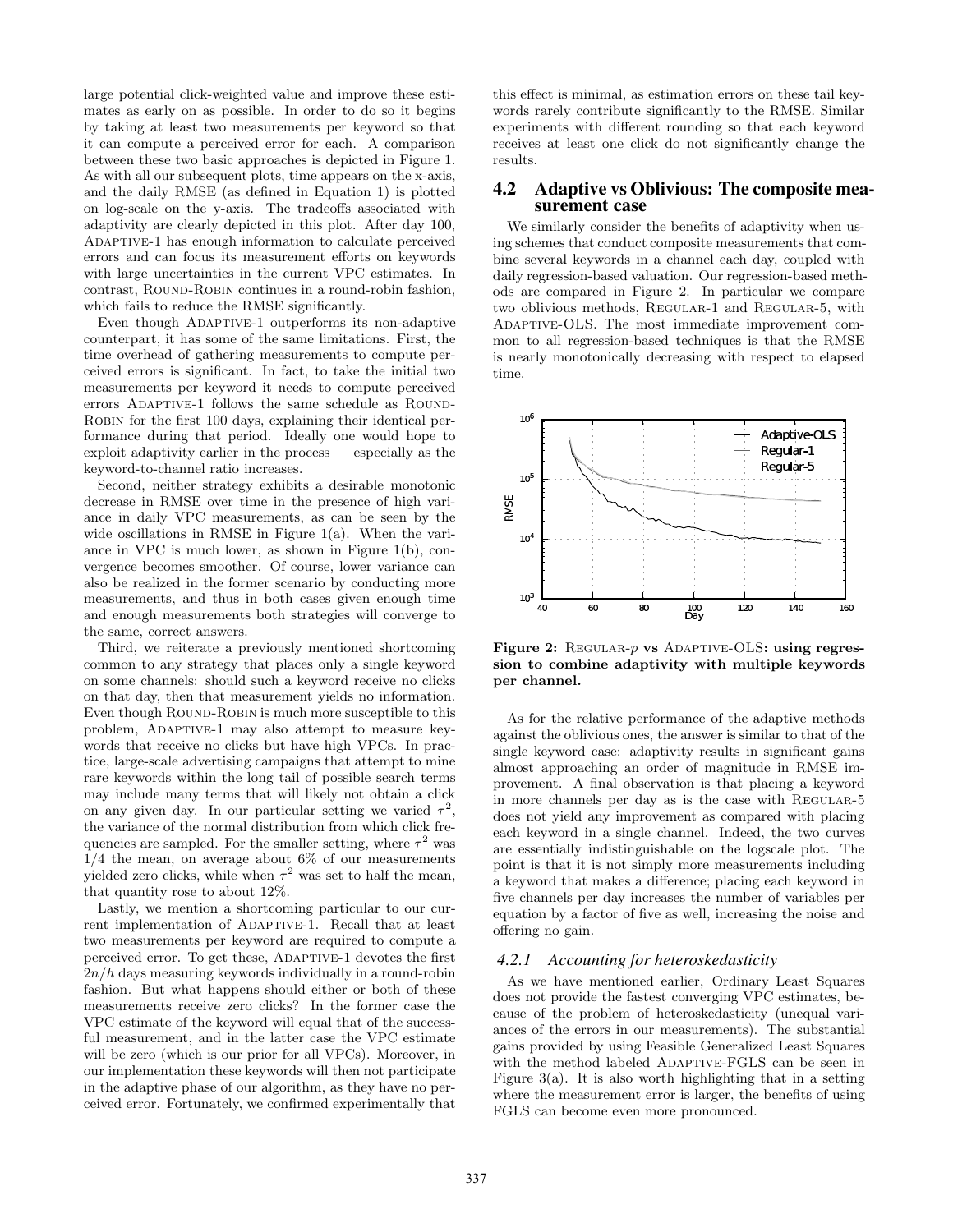

**Figure 3: Accounting for heteroskedasticity in the presence of various degrees of measurement error.**

Figure 3(b) considers a setting where the sample variances for both the VPC distribution and click frequency distribution are double that depicted in Figure 3(a). Yet, while the gains in RMSE are apparent, the noisier environment also makes the performance of ADAPTIVE-FGLS less predictable, as seen in the period between day 120 and day 140 in Figure 3(b), where we see a sudden increase in RMSE. This is to be expected: Feasible Generalized Least Squares depends on knowing the true variance of error each measurement. Since this information is not available to us, we use the measurement residual as a proxy, and occasionally, this heuristic yields erroneous results.

## **4.3 Regression vs Weighted Averages**

While we have seen the power of adaptivity, the question remains whether assigning multiple keywords to each channel and using regression to compute VPC estimates provides any real benefit over using just a single keyword on each channel. We present some results comparing these two strategies in Figure 4.

We first observe that, in the case of oblivious strategies, regression as employed by Regular-1 does not outperform the naïve ROUND-ROBIN technique. With 500 keywords, ROUND-ROBIN performs better in the early stages of optimization and Regular-1 catches up only towards the end as demonstrated in Figure 4. However, when we correct for heteroskedasticity, using Regular-1-FGLS, we can improve on



**Figure 4: A comparison of multiple-keyword-perchannel regression methods with single-keywordper-channel ones.**

the performance of Regular-1 by a margin large enough to beat ROUND-ROBIN. We note the relative performance of ROUND-ROBIN deteriorates further with higher keyword-tochannel ratios, which decreases the frequency with which each keyword is measured, and when the variation in clicks per day is sufficient that the likelihood of a keyword obtaining zero clicks is larger. However, overall in the oblivious setting our experiments do not provide a compelling reason to prefer composite measurements over single-keyword measurements.

We now consider the more interesting setting of adaptive strategies, and consider the value of composite measurements. Figure 5 sheds some light on the question. Figures 5(a) and 5(b) demonstrate that under certain assumptions a simple adaptive technique such as ADAPTIVE-1 can outperform more sophisticated methods. The assumptions in this case are that the ratio of keywords to channels is not very high and far more crucially that the variance in the keyword VPCs is very low. Again, when the ratio of keywords to channels is low, each individual keyword is measured more frequently, improving the relative performance of Adaptive-1. Similarly, when the variance in keyword VPCs is smaller, each single-keyword measurement has less noise which facilitates faster convergence to the true VPCs. While this effect holds for all schemes, it appears more pronounced in the case of single-keyword measurements. One final point with regard to the low-variance setting is that ADAPTIVE-FLGS doesn't improve much on ADAPTIVE-OLS. Again this is supported by the theory: lower variance implies lower heteroskedasticity and hence less of a benefit from employing FGLS.

On the other hand, Figures  $5(c)$  and  $5(d)$  showcase the conditions under which Adaptive-OLS and Adaptive-FGLS outperform the naïve techniques. We believe that high variance in VPCs and a large keyword to channel ratio are more indicative of real world advertising campaigns, hence making those methods an attractive choice.

# **5. CONCLUSIONS AND FUTURE WORK**

Our work opens the study of a key technical challenge facing online advertisers: that of valuing individual keywords when monetization data provided by third parties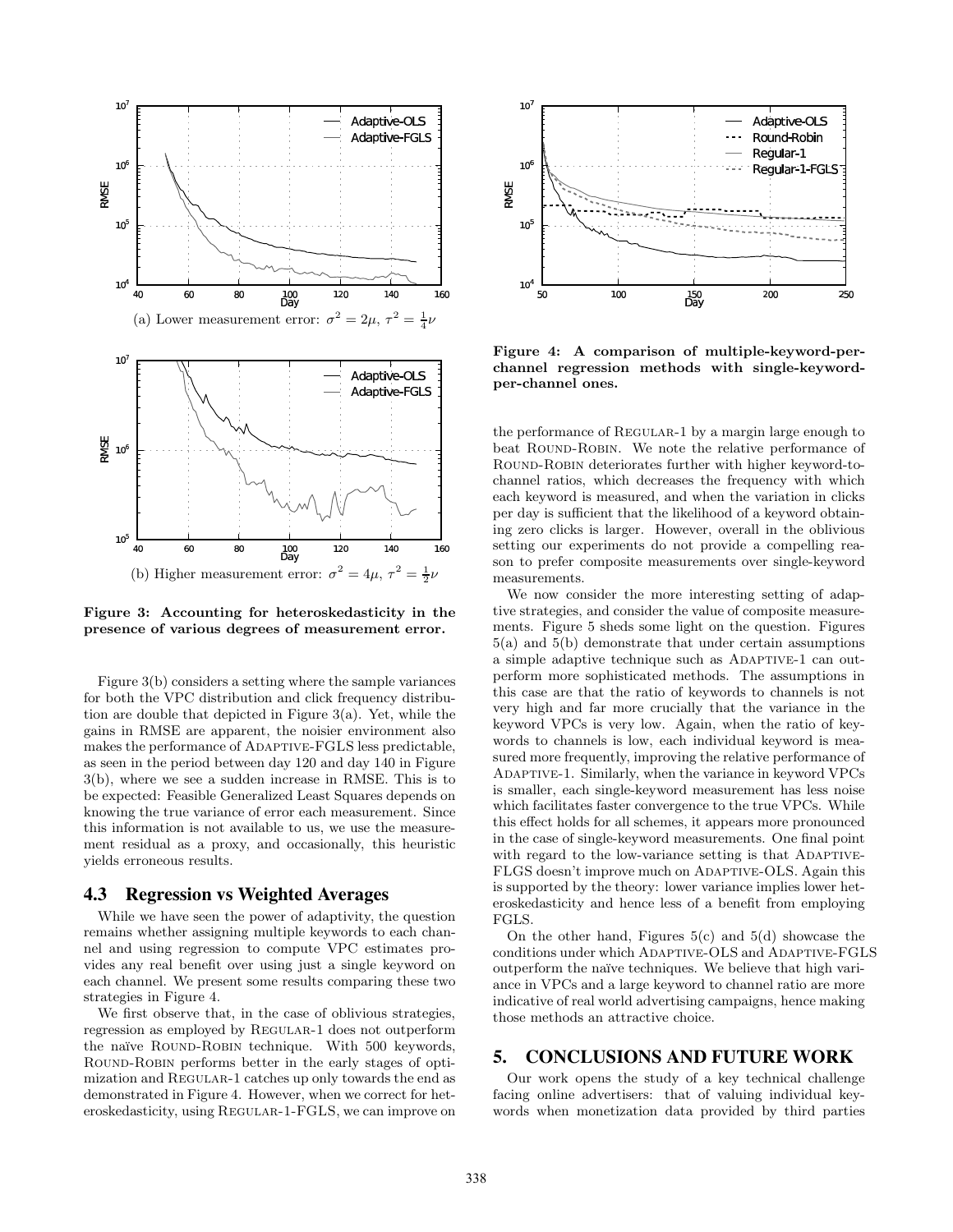

**Figure 5: A comparison of all adaptive strategies in various settings which showcase their relative merits.**

is highly aggregated. The channelization problem we formulated necessitates several careful modeling choices, especially the distribution of VPCs and clicks across keywords and over time. With the high variability present in the realistic distributions we modeled, quickly identifying the most relevant keywords is central to minimizing our objective function, RMSE. For this reason, classical oblivious weighing designs underperform. More subtly, adaptive designs which focus on weighing individual keywords are also not ideal, as highly concentrated measurements fail to glean insights about the large set of unmeasured keywords. The challenges become more acute either as the ratio of keywords to channels increases, or as the variance in daily VPC measurements increase. The best designs we have identified exploit both adaptivity and composite keyword weighings followed by regression-based valuation. Also of interest is the importance of employing appropriate statistical methods in generalized least-squares estimation to address the significant heteroskedasticity that arises in our experimental datasets. We believe the question of finding adaptive design algorithms, especially in complex settings similar to ours where both clicks and VPC vary on each measurement, is a subject worthy of further attention and may find further applications.

Our future work focuses on improving the automation of our designs to learn the (initially unknown) click and VPC distributions and adjust the density of composite weighings accordingly. We are also interested in methods to speed up the learning phase associated with adaptive designs to reduce start-up overhead, and in studying settings of much larger scale when the keyword-to-channel ratio is potentially orders of magnitude greater. Finally, for simplicity we have chosen to model clicks and VPCs as random variables with distributions that are not time-dependent. Considering stochastically varying click or VPC distributions in the context of weighing designs appears to be an open statistical challenge.

# **6. ACKNOWLEDGMENTS**

The authors would like to thank Jeffrey Considine, from Adverplex, Inc., for his support throughout this work.

# **7. REFERENCES**

- [1] G. Aggarwal, J. Feldman, and S. Muthukrishnan. Bidding to the top: VCG and equilibria of position-based auctions. *Lecture Notes in Computer Science*, 4368:15, 2006.
- [2] G. Aggarwal, A. Goel, and R. Motwani. Truthful auctions for pricing search keywords. In *Proceedings of the 7th ACM Conference on Electronic Commerce*, pages 1–7. ACM New York, NY, USA, 2006.
- [3] K. Banerjee. *Weighing designs for chemistry, medicine, economics, operations research, statistics*. Marcel Dekker, Inc. New York, NY, 1975.